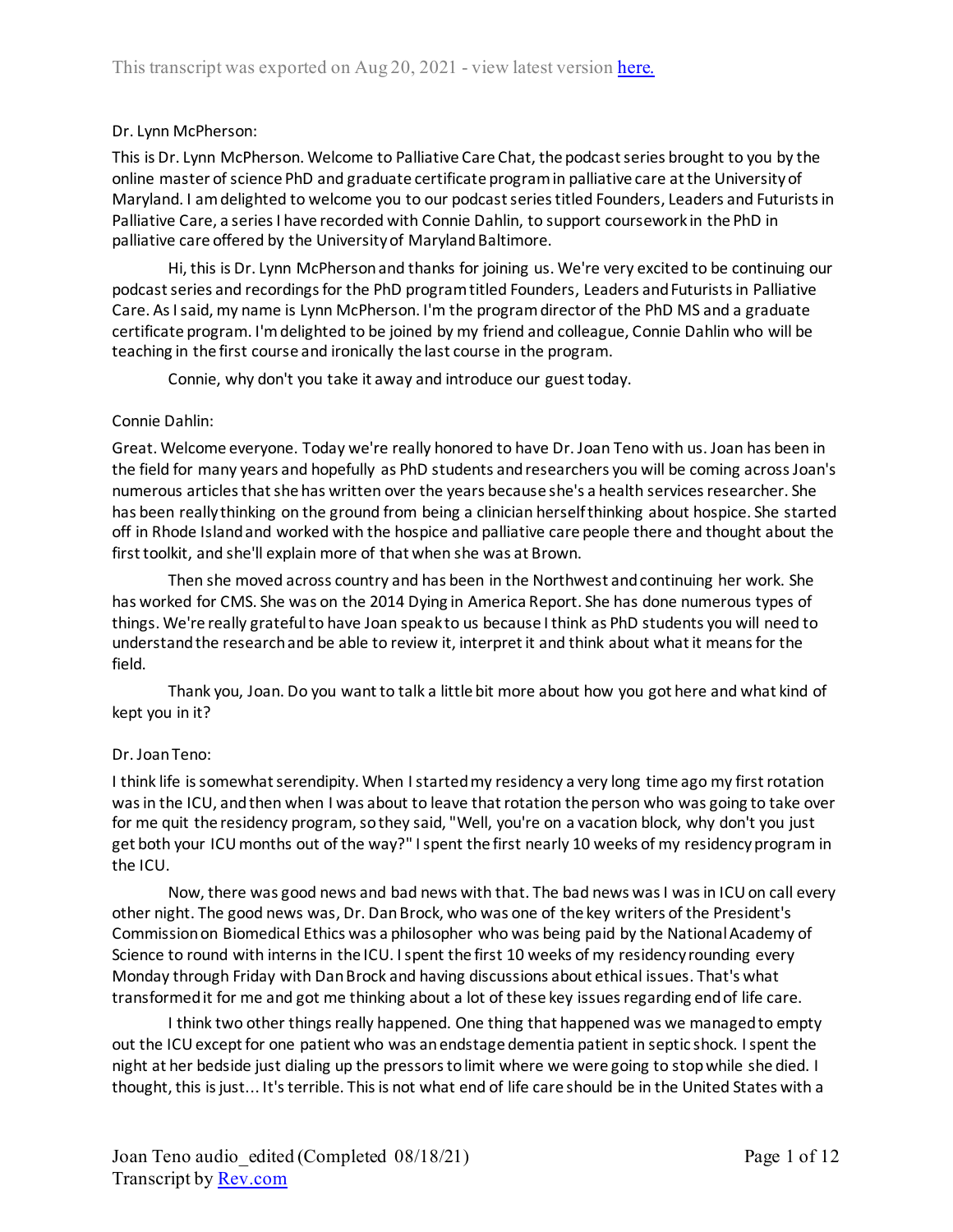total stranger sitting at her bedside dialing up pressors with none of her family around her. I just thought we could do a better job.

Other patients when I became... For two years I was a service attending taking care of indigent patients. That really shaped my desire to improve how we care for seriously ill and dying persons. I was very fortunate to do a geriatric fellowship and then to do a post doc and help service this research with Vince Moore at Brown University.

From there I managed to land a job at a little study called The Support Study, the study to understand prognosis and preferences for outcomes and risks of treatment and was just an unbelievable opportunity of a life. I walked in there as an assistant professor and just learned so much by working with both Bill Canals and JoAnn Land. A lot of the work in the support study informed the next steps of research which I did for the last 25 years. How did that happen?

### Connie Dahlin:

When you think about where palliative care was at that point because I think we had discussions with people and they were talking about support was really important for what it may have proved or not proved, but it certainly guided so much in terms of the research and then Robert Wood found some foundation in terms of funding palliative care. What are some of the other thoughts in terms of the importance of support or if we were to repeat that now, would we find the same results or would we do it the same way? What do you think if somebody said, well, that was then. I want to repeat it now because we don't know our environment anymore.

### Dr. Joan Teno:

There's a lot to unpack in that question. I think one thing I really want people to know is the support study was a really negative randomized controlled trial. It was a clustered randomized controlled trial with nearly 10,000 patients. For the outcome measures that we chose, it was negative as you could be. There was not one single P value. To the credit of the Robert Wood Johnson Foundation, they said, we can't live like this. We need to invest more money to disseminate the findings of the support study and then to really help fund and create centers for palliative care and fund future projects.

I think a lot of that credit goes to the staff of the Robert Wood Johnson Foundation who invested probably even more money into growing the infrastructure in palliative medicine. A lot of us were able to become professors based on our early involvement either with the support study or with the funding that came after the support study. I think the one thing that I'm always puzzled about is how much can you accomplish in a lifetime. I kind of am at a reflective stage now. Why couldn't I do more? Why didn't I make the bigger change? Why couldn't we have really fundamental change on how to care for seriously ill and dying persons? It gets me trying to reflect about are we doing the right thing. Are we employing the right strategies? Is there something that we need to rethink about how we're financing healthcare?

I think one of the things that I took out of support, and my role in support as a very junior, junior person was I worked with the data safety monitoring board, and they asked me to read every 10th narrative that the nurses wrote who were doing the intervention just to make sure that things were going well, that there wasn't any clinical concerns. What I just was really impressed was how it was the elephant in the room that no one was paying attention to and how people got trapped into this mindset of continuing to do ICU care until really it was futility.

I think I was moved by many of the quotations that were in these narratives written by the support nurses. They talked about how difficult this decision making was. That got me really interested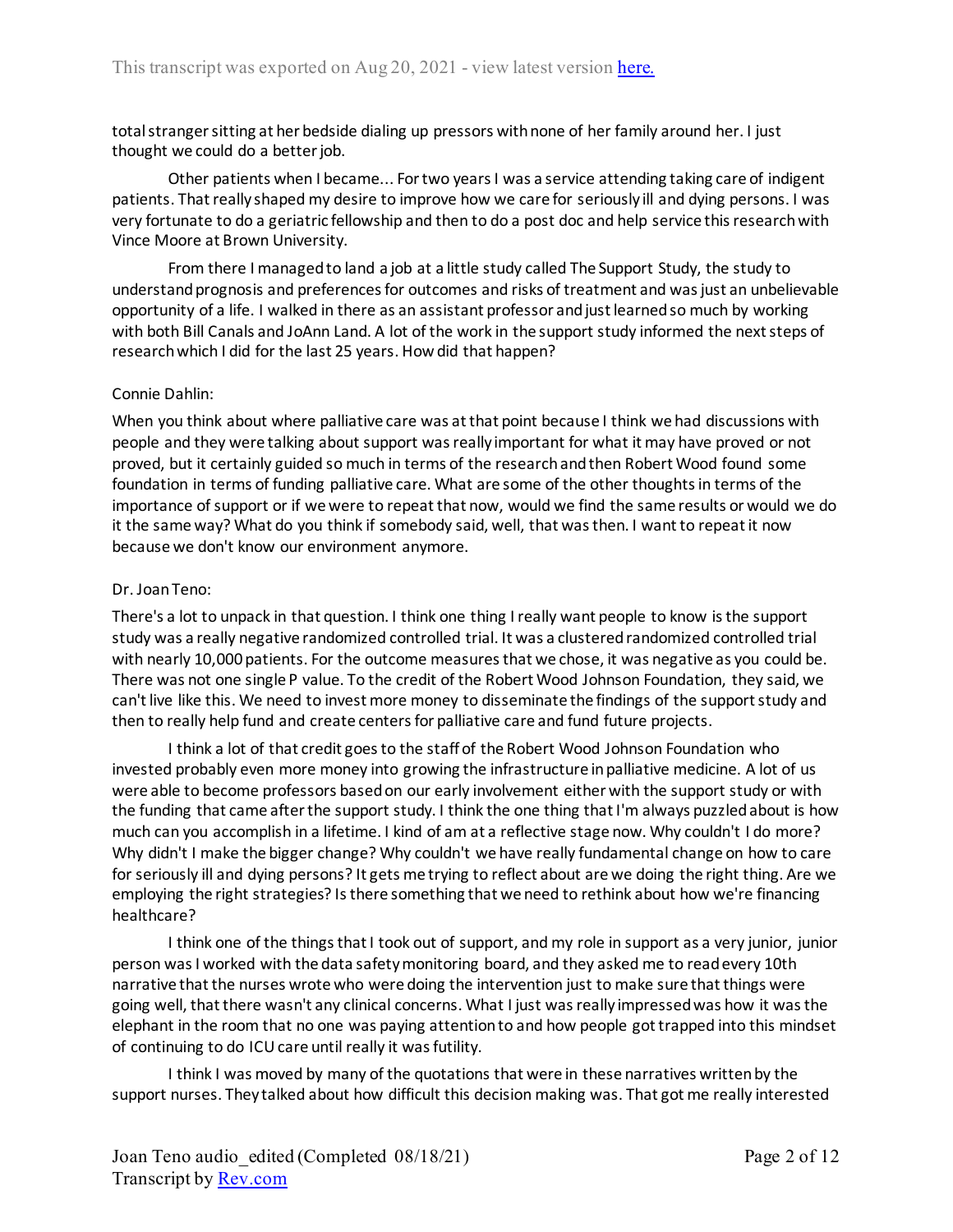in really understanding how we make decisions. Then the second thing which seemed to be a driving thing that came out in the narrative is what you pay for is what you get. I became very interested in the intersection of how we measure the quality of care from the perspective of that dying person and those who love and care for him and then how we finance it.

I tried for the last 20-25 years to really try to make contributions in thinking about how we do that by working with a lot of different teams. That's one thing. For those of you who are students out there wanting to pursue this research, teams are the best. I've been very fortunate throughout my entire life to be part of multidisciplinary research teams, which creates a richer product that just makes the science better.

I think the other thing I want to point out as I reflect, there was a cadre of people who I grew up with who we all became assistant professors at the same time, and the one nice thing is we shared, we shared experiences, we shared findings, we helped each other. Because really what was so important to us was trying to be informative and trying to make things better for our patients.

#### Connie Dahlin:

When you think back are there certain things after support that you think were seminal, that gave you hope that we were making progress?

#### Dr. Joan Teno:

Yeah, I guess maybe I had very high expectations. I actually think there were things that were huge accomplishments. The real investment in having faculty in palliative medicine in all medical schools was a huge accomplishment. The fact that we have departments or sections of palliative medicine is really huge. When I started my post doc, one of my research projects was looking at the use of advance directives. One of the very famous oncologists said, "Well, that's a nice hobby. Now tell me what you're going to do with your life." I don't think that would happen right now. People will look and say there's a body of evidence about end of life care, about care of the seriously ill and that this is as important for someone to become a professor of medicine in this as someone studying viral infections or trying to create a new vaccine.

That, I think, in itself is a huge accomplishment. I guess naively I kind of hoped that people wouldn't die in pain 30 years later, that the narrative from an article I just published about two months ago where the family member recalls their family writhing in pain on the floor because they weren't getting pain adequately treated would no longer happen. Yet, it still does. I think that's a little bit frustrating to me, and I wish that I wouldn't have to read narratives like that. I wish that even more that that family member would not have that sentinel memory of what happened to their loved one.

In sort of my introspective phase here, I wish we could've made a bigger difference, but I also want to acknowledge that some really huge progress has been made in terms of infrastructure, in terms of having hospital based palliative medicine teams, about the fact that we're finally talking about doing policy changes to deal with the Medicare hospice benefit and trying to get services more upstream for these people, which I think is really important.

I think we're making progress, but am I satisfied? No. Maybe I would never be satisfied unless we really achieved our goal. As I had talked with some of my junior folks, well, the torch is now yours. You really need to take this up because it's going to be a constant pushing to make sure we do better for this very important and unique population.

# Connie Dahlin: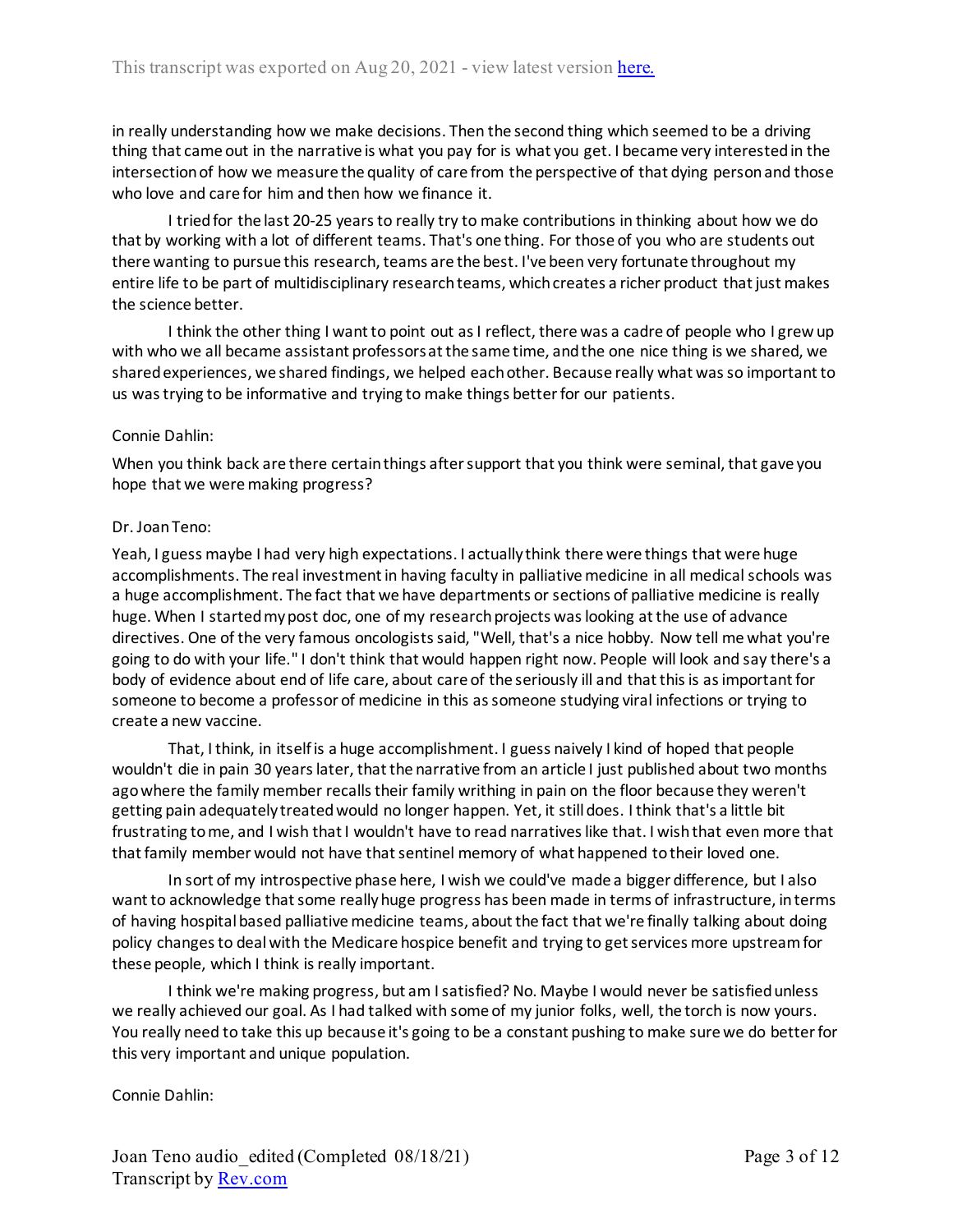Two questions. There's been a little bit of talk recently that advanced care planning is dead. Curious what you think about that comment and that palliative care should be focusing elsewhere. My second question is, with the policy changes we've been sort of talking about it for 40 years. Do you think that it will happen? What do you think that the effect would really have?

# Dr. Joan Teno:

Obviously thinking about advanced directive is something I've spent a lot of my early career thinking about. The one thing I've tried to do is to write some summative articles that lay out my thoughts. There is a New England Journal Sounding Board about complex interventions to improve end of life care. My take is advanced care planning is an important aspect, but it's not sufficient. If you take a look at the data from Oregon, and I wrote this paper... Well, Susan Toll was the first author, but it was a joint paper. What we tried to point out was what they didn't work and was just hand out pink sheet. They educated, they changed laws. They looked where barriers were and tried to solve those barriers. Hospices had the capacity now to enroll people from the hospital to go home to die.

There's a series of really complex things that have to come together that will improve end of life care. One of those key things, unfortunately, is financial incentives. Financial incentives can be important to making change, but also can be dangerous to making change because you don't want care to become equilibrated or equal to not providing access to care. This is a very complex time where individuals may vary on what their goals are.

We want to try to support people to be able to, if they choose, reflect on what's important to them and give them the opportunities to have the best quality of life as they define it during this time period. We don't want to oversell that this is all about saving money. Really what should be out front and center is this is about meeting someone in a very sentinel period of time for that person and their family and really trying to improve their quality of life. It's not about dying per se, it's really about living and trying to make sure that they are having the best possible quality of life that you can provide them.

# Connie Dahlin:

When you think about that, it's interesting because I think so many people use this advanced care planning as their metric or we have palliative care teams and that's how they start, but they never then grow out to some of the other dimensions. I think when you're speaking to that, I think that the danger also is we have a lot of work to do in palliative care. We have also a lot of health disparities and inequities. When you think about the whole advanced care planning process for some cultures it might not even be culturally appropriate.

So there's this challenge of what we're selling and then trying to make sure access, I guess. I guess the other part of thinking, how do we help kind of shape the future? When you were talking about you get what you pay for, we're trying not to monetize this, and yet we have this hospice benefit, but we don't have a palliative care benefit. Should we? Or does that just make it muckier?

# Dr. Joan Teno:

Let me sort of address some of the financial incentives. I've been really fortunate this year in that I've been invited with a new journal JAMA health forum to write a series of essays on end-of-life care. In that first essay that I call, Hell No, I Won't Go, it's about financing. I talk very clearly about my dad's death. I think what we have to realize is there is a significant proportion of people who really want aggressive treatment until a point of futility.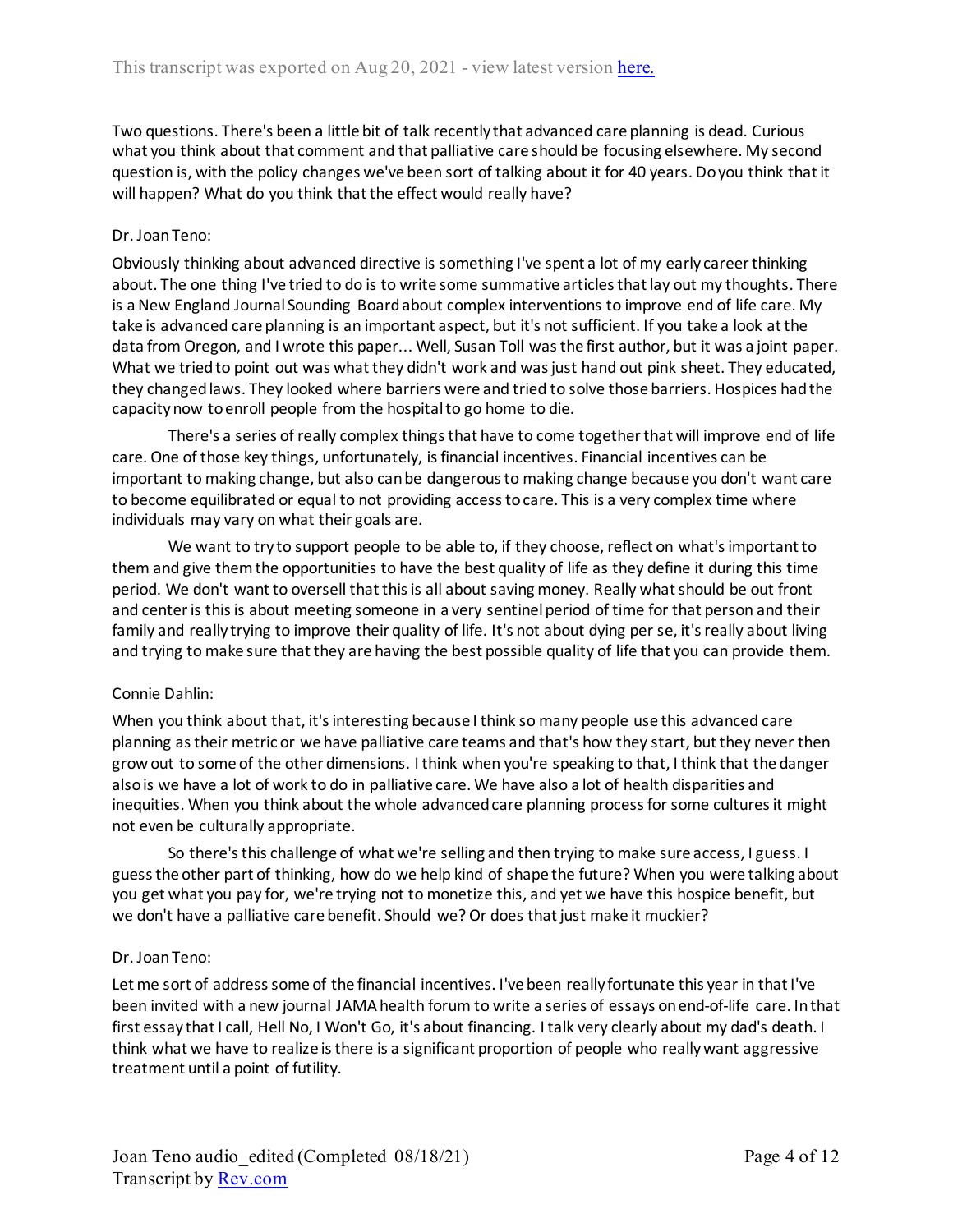If I had to estimate that population based on work that I've done on contracts, for example, the Medicare Choice Model. In the Medicare Choice Model, it's about one in five people who either die on the Medicare Choice Model Benefit, which is a concurrent care benefit, or they die after a three day hospice stay. I don't think that represents a failure of the hospices to adequately educate them about the benefits of hospice. I think this is their preference.

The same thing with my father, his preferences were very clear. My job as his durable Power of Attorney, was to support and allow him to live a life that respected his goals of care. I think one of the things that we've underestimated is there's a sizable population out there be it 20, maybe 25%, whose preference patterns are only for stopping treatment when it's really futile or the treatment toxicity is too much. Yet, these people still have important unmet needs, so they're not going to make a choice of the Medicare hospice benefit. How can we provide them with services?

I do think there's a lot that palliative medicine can do or palliative care can do to provide services to these people, so we need to have an adequate funding mechanism. Now, my little bit of frustration with how Congress has structured these models of care is they said every model must be cost neutral or save money. Think about it. You're asking for high cost, high needs population to be cost neutral. I think really financing from looking at it from the perspective of a bigger population is really what we really need to do, and we have to realize that when people get really sick it's an expensive part of our life. It's an expensive time of healthcare. To always make the assumption that you're going to save a lot of money, I think, is the wrong assumption, and we should really focus more on quality of life.

Also, I think we also need to think about what are all the downstream implications on what happens to family members when they deal with someone in the ICU and they have a posttraumatic stress disorder or have prolonged grief. I think the right thing to do here is to try to figure out how can we provide services that go upstream that is not breaking the bank here, but allows to get some support and services there, and yet serve the very important role that the Medicare hospice benefit plays in end of life care.

I think we need to really figure out that financing puzzle. Now, the problem with all this is how do we make sure that we're all good citizens? I think it's really important that we have transparency. Not everybody goes into healthcare for the same reasons that many of my colleagues go into palliative care. One of the things I think we had to be very careful about is the incentives that money can play in really reeking havoc on end-of-life care. There's probably a small percentage of hospices out there who are not living up to the ideals of those people who created hospice.

The one study that I did I think that puts some kind of finger around this is we looked at hospices who didn't visit anybody in the last two days of life. It turns out it was about 8% of the hospices who had 30 or more deaths in a year, did not manage to make one visit even by accident in a dying patient at home. I think you've got to work really hard to avoid getting at least one. There are some providers out there who are not living up to the ideals that I would want them to live up to and really focus not only on trying to make sure your profit margin is high, but focusing on caring for patients.

I guess one of my biggest frustrations we've got have actionable measures that allows us to weed out these providers who are not doing a good job whose motives are too much on profit rather than on caring for persons.

#### Connie Dahlin:

There's two thinking of do you see palliative care programs trying to do that same thing or do you think it'll be solved if we have more of a concurrent model that becomes the norm for adults?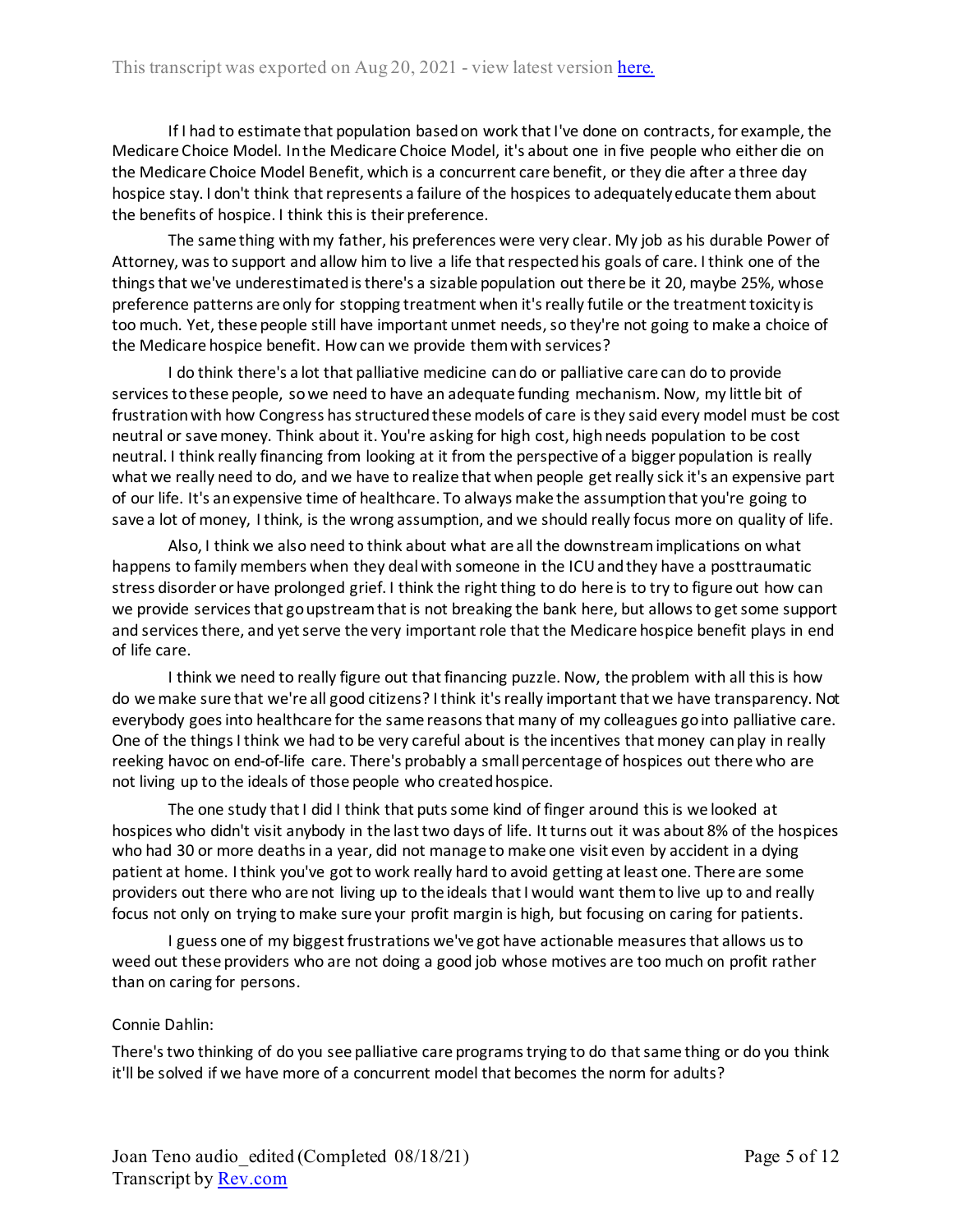# Dr. Joan Teno:

I think concurrent care is a very important option because I think there's a sizable proportion of the population who are not going to buy into the philosophy of the Medicare hospice benefit. But if concurrent care primary measure of success is saving money, then there's going to be a huge problem because people will not have access to needed services. I think we already saw in UK a fairly substantial concern with the Liverpool Pathway. We saw some little spikes here, for example, in a healthcare system who said that everybody had to have a post form at 65 or something really ridiculous like that. And then all of a sudden the Oregon post registry sees a spike in people wanting CPR, and then the problem becomes, well, no one updates those forms, and then what do you do when they have metastatic cancer when no one has updated those forms?

I think we need to provide the right financial incentives but also have the right oversight with accountability measures that are publicly reported to ensure high quality care. We have to go upstream, we have to finance it, but we have to do it in such a way that we're looking for the small number of providers who are not behaving well.

Right now, some of the community based palliative care it's, we don't know. There's a huge forprofit program that goes to MA providers and says, give us \$800 a month, and we'll take on these patients and we'll save you money. Well, it should not only be about taking on these patients and saving money, the next part of that sentence should be, "We will take on these patients. We will provide them with high quality of life, high quality of care, and we will do it in a cost neutral fashion."

I think it's really important as we go upstream that we have these measures. I think the best measures is either speaking to that seriously ill person or speaking to their family to really understand the quality of care and to make sure that people are not being pushed into a choice that they don't want.

# Connie Dahlin:

In terms of thinking about, do you think that... We've been hearing that people wanted to look at the Medicare benefit for a long time. I know that we were in, well, we still are, in this whole political part because when you think about what happened with the death panels it took us 10 years to get ACP not equal death panels and pass. I know hospice was a little concerned that if that got opened up given the current bipartisan relationship that it could disappear. What are your thoughts about that moving forward? I think our students would certainly be involved in thinking about some of that policy, and what route do we go?

# Dr. Joan Teno:

I think the issue is the same thing that happened in the UK with the Liverpool Pathway. It's very easy for someone to sensationalize this and to rev up people to be fearful. I think especially in our field we need to make sure that we're doing the best possible job. I think it's really important that we have actual transparency measures.

My biggest fear is as we go upstream some large entity is going to be so focused on making a profit that they're going to do something really stupid, and it'll blow up, and then it'll set us backwards. That's one of the reasons why I have spent a lot of my time thinking about how we can measure the quality of care, how we can publicly report it. I guess what's frustrating to me is how can you not have compassion. Some people really look at it from a perspective that this is just money. I can't look at that perspective. This is not just money. This is someone who could be your mother, your brother, your sister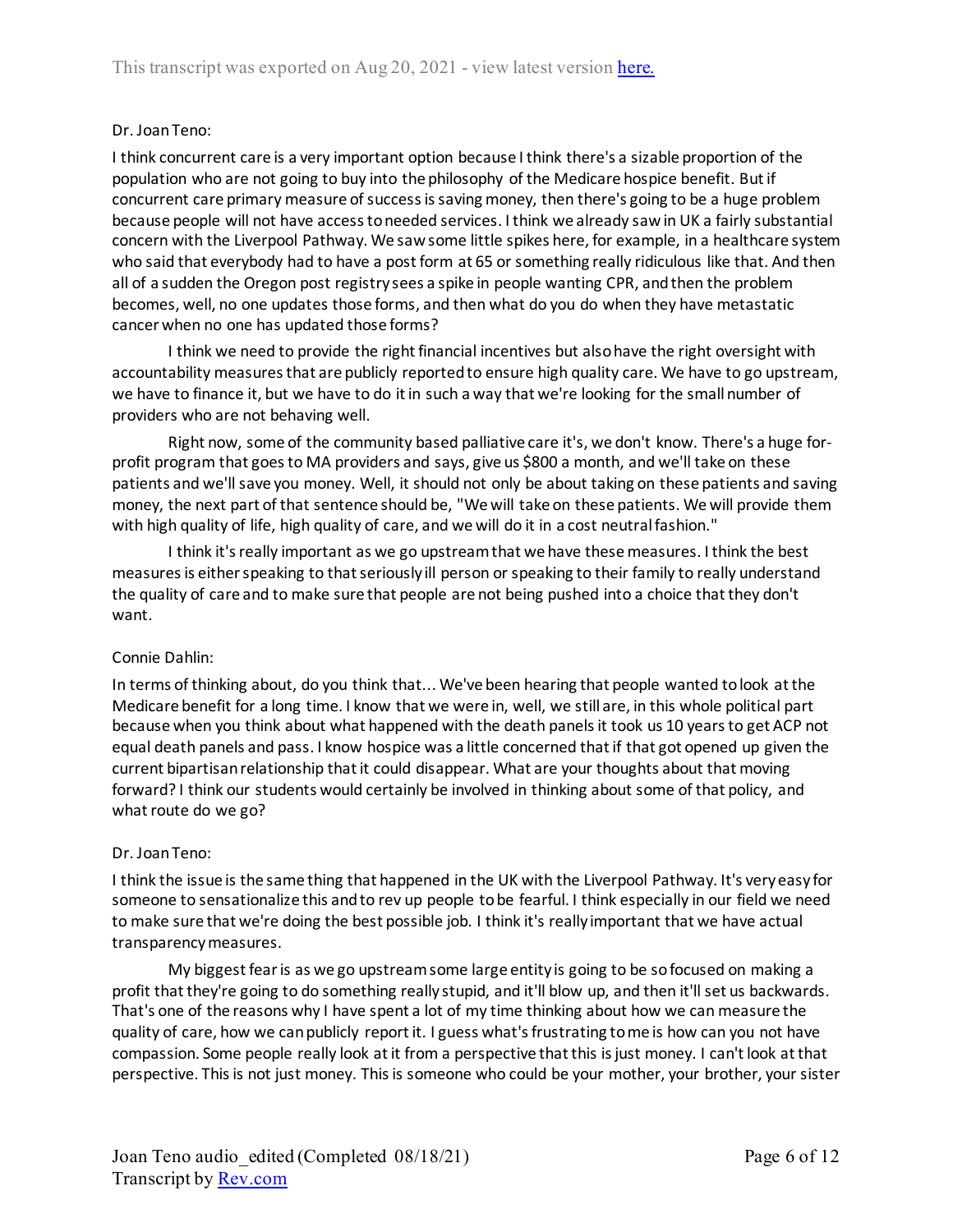and we need to really not hate them because they have a different skin color or not hate them because they have a horrendous disease that you didn't inherit.

We need to be compassionate to them and provide the help for them faced with these challenges. I get really frustrated when I've been listening to these early books on COVID that there were some people that weren't compassionate. It was not about what was doing right, it was about political gains. The minute we go down thisroute where it's just all about political gains and power, we're going to lose. We're going to lose our moral center.

### Connie Dahlin:

When you think about some of the metrics, I know I've been involved with the National Quality Forum and some of their work groups, and I know you have the CMMRI, how do we kind of bring together some of these ways of reporting quality? We in healthcare sometimes have a sense of how to find it, but I don't think patients and families know at all how to kind of look up difference hospices. I don't think palliative care teams you can even look up. You can't even get a sense of what the quality is, and you find out bit by bit.

My story is that my mother in law lived in Florida. I was trying to get her palliative care because she wasn't hospice appropriate, and somebody said, "Oh, because of who you are, we'll start a trial program." Well, that's not what I want to hear. It was a total fiasco. How do we help families be able to... besides the state organizations hospice locators, which never really give you what you want, how do we help that and really think about that reporting?

### Dr. Joan Teno:

We need to invest in making sure that the information that's on hospice compare is actionable to consumers and that consumers can use that information to make choices. I think in the past I've worked on a number of series of questions that a consumer can ask of a hospice program to know if it's a high quality hospice program. I think based on my involvement in CAHPS hospice that the survey tool is discriminating among high quality hospice programs and poor quality hospice programs.

I think maybe part of the frustration is that probably the vast majority of hospice programs are really good. The issue is there's a small percentage. It's like everything we've talked about hospice and palliative medicine it's this weird distribution. There's this distribution where a lot of it is slammed over to this side of the curb and then there's a small portion out here. There's a small portion of hospice programs who I think probably should be closed down, that the quality of care is they're not staffing it right, they're not doing after hour visits. I think there's really a role for making hospice compare transparent and actionable to consumers, but also for certain survey to step up and really start targeting these programs and Congress giving them the authority to close some of them down.

I have a firm belief that stop signs are an important part of our life. We just can't have a society where there're no stop signs. Government needs to play a very important role in helping ensure that there is quality of care. The issue on that role is we don't want to be over regulated, but we want to hit that right balance to make sure that these providers who are just not conforming to the rules and regulations are told either improve or lose your license, lose your ability to admit Medicare patients.

#### Dr. Lynn McPherson:

Can I ask something? Dr. Teno, do you think that the hospice compare is looking at the right data? For example, it makes me insane when we're trying to use an antipsychotic drug to treat nausea, garden variety nausea in hospice patients; Zyprexa or haloperidol or whatever it may be, and the answer we get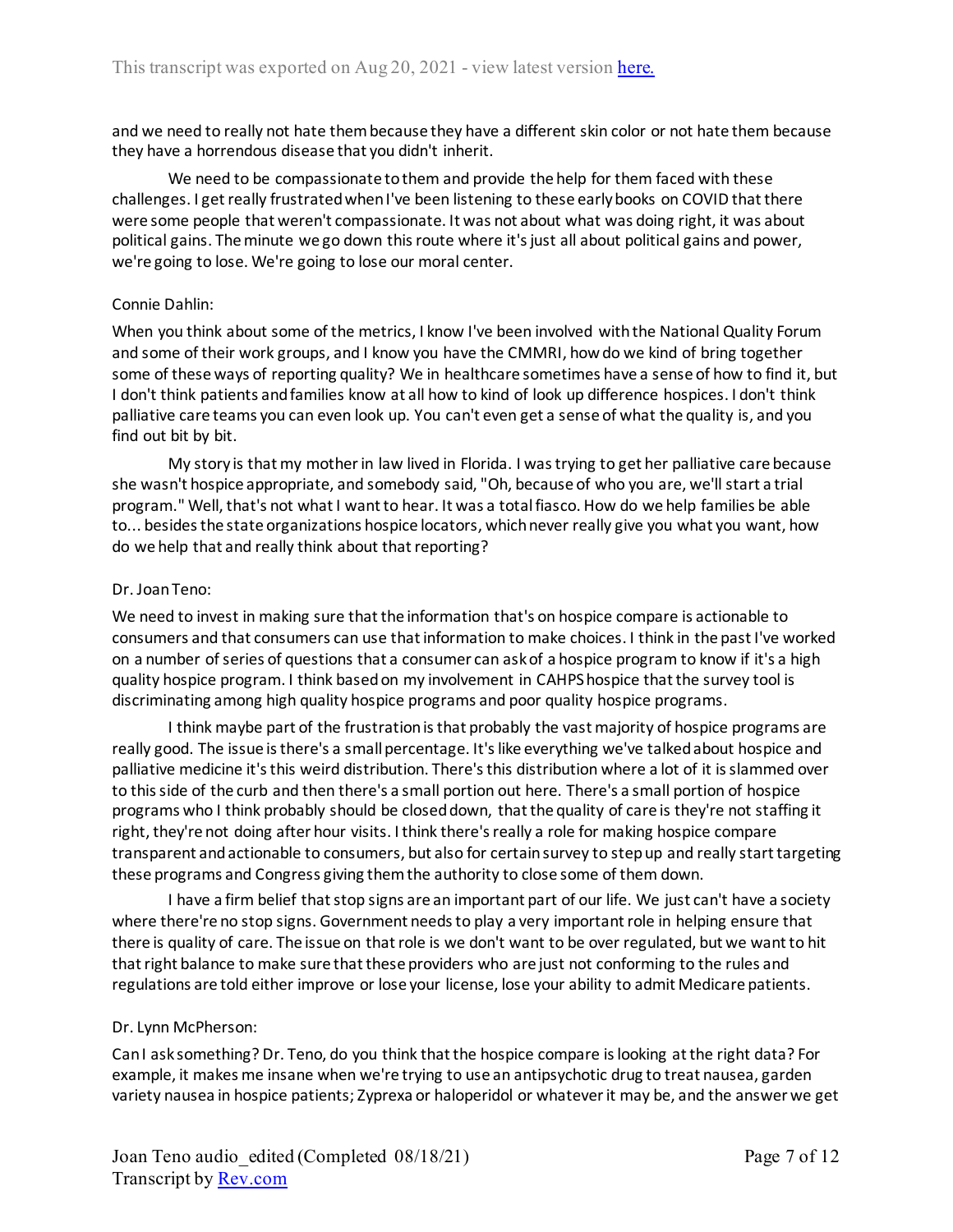is, no we can't do that because that will affect our star's rating. I just want to poke out both my eyeballs. What do you think about that?

### Dr. Joan Teno:

First of all, I think it's most likely nursing homes that are saying that. Like anything else, any quality measure, you've got to get the denominator right. It's got to be the right population, and then the really hard part you have to think about is how some providers are going to game the system. You need to put enough finances in to make sure you have the right denominator and make sure you have enough data edits occurring.

The one thing I'll say is it's a black box out there on how we use some antipsychotics in hospice patients. I had the privilege of working with a really wonderful geropsychiatrist who's opening that black box and asking questions about people who are admitted to hospice with dementia, who end up with a live discharge. What are we doing with them in terms of prescribing antipsychotics? Antipsychotics, like anything, I think everything has to have a risk benefit ratio.

If someone is actively dying, I'm not worried about... the benefits really outweigh the risks. I think you've got to be very careful with some of these diseases where they can really truly have higher risks because they're really not actively dying. That's I guess one of the frustrations of dealing with some of these noncancer and also with dementia is it's a very lingering, slow disease trajectory. It can be hard there. Hold on for a second. Sorry. It just was a text message. It was from one of my dogs at daycare. I just wanted to make sure there was not a problem. I apologize for the interruption. It was just a picture of my dog playing in a mud puddle.

Dr. Lynn McPherson:

Such a palliative care vision, right?

#### Dr. Joan Teno:

I have a 16 month old puppy who I send to daycare twice a week to blow off steam so the older dogs can have a respite from him.

#### Dr. Lynn McPherson:

I agree with antipsychotics with delirium and particularly in dementia. I think that's iffy, and I think those are on the way out. We've got good data showing olanzapine for garden variety nausea in palliative care can be quite beneficial, but we get the same pushback on that too. That's disturbing.

#### Dr. Joan Teno:

Here's one of my frustrations. Since you're mentioning one of your frustrations, I hope you don't mind if I mention one of my frustrations.

Dr. Lynn McPherson:

Not at all.

Dr. Joan Teno:

One of my frustrations is that we're not adequately funding freestanding inpatient hospice units. I really had the privilege for 18 years providing clinical coverage for freestanding hospice inpatient units and for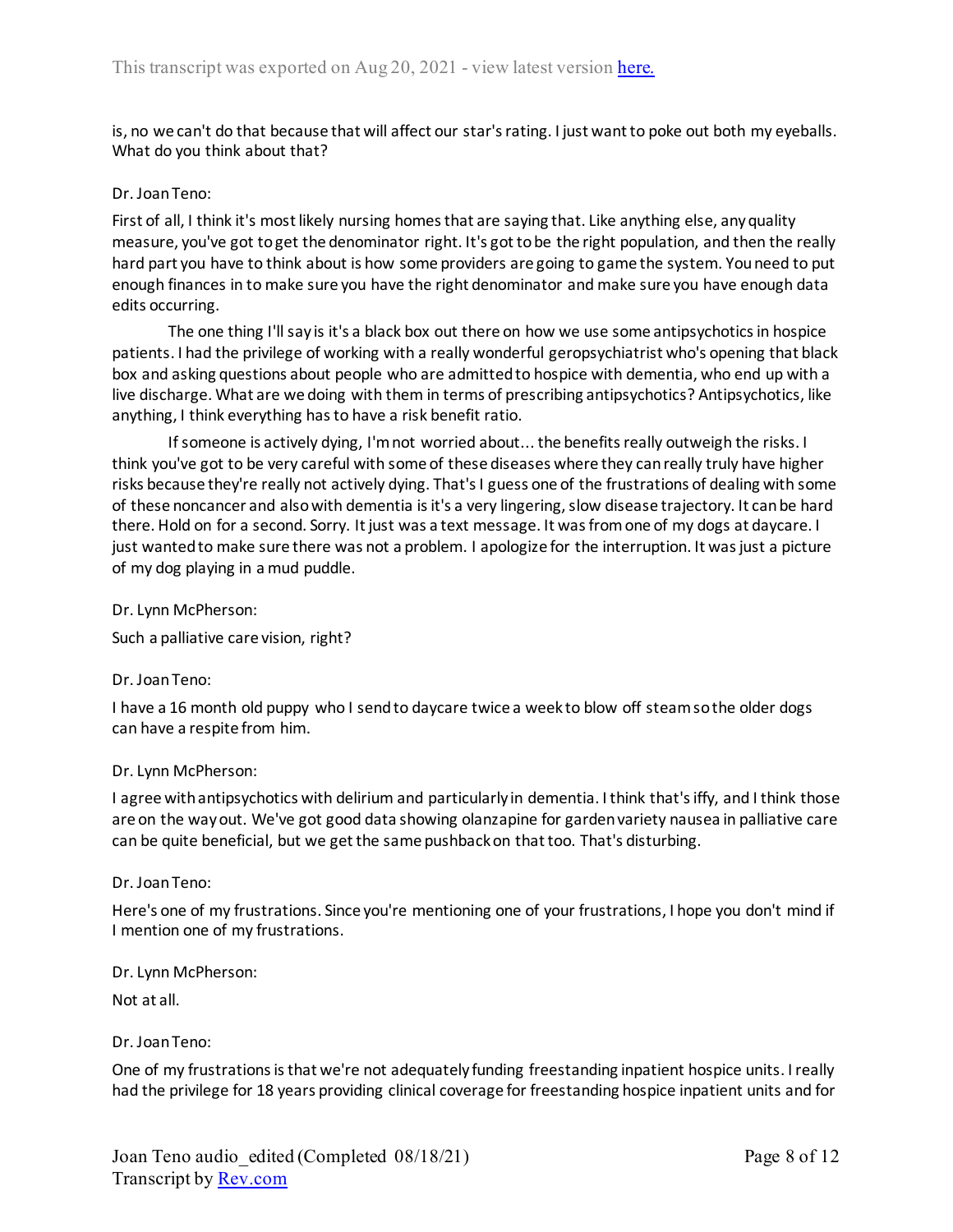people with difficult symptom control, they were a godsend. I can remember prior to us having enough beds in a freestanding hospice in patient unit going to someone's home and watching them seize in their home. It was a nightmare. Compare that to getting someone into an inpatient unit where I can use the right medications to control seizures. But the problem is, that there's not the financing to make it a viable business model unless you have a wonderful philanthropy.

That's why if you happen to live on the East Coast or in a rich community you have an inpatient unit, but if you live in an area which doesn't have the philanthropy to support it, you don't have an inpatient unit. I've said multiple times that we need to look at how we're financing these inpatient units because I think there's an access problem to it.

Dr. Lynn McPherson:

Absolutely.

### Connie Dahlin:

When you think about for our students who are going to either step into research or step into leading, what are some of the things that you think they should be thinking about or considering as they move into this career that they are obviously invested in by getting a PhD?

### Dr. Joan Teno:

Well, first of all, one of my things is, I'm very excited that 25 years ago you could put all of us in a hotel ballroom, and if there's a bomb that went off, you would wipe out all the research community. What's really wonderful now is that there are many people who are interested in this, who are doing innovative work and who are passionate about it. If I could say one thing, is listen to yourself, listen to what your passionate and follow that and be persistent.

I'm someone who applied for every faculty development grant and never got funded. Yet, I managed to somehow keep myself funded with RO1, NIH, CMS, RWJ, various foundation funding for nearly 25 years. I think persistence is really important and being really committed and passionate about what you do is really important.

I think the one thing that I found really helpful was all throughout my career up until about two years ago, I always was doing both clinical care at the bedside and doing the research. The experiences that I had at the bedside so greatly informed the research that I did. So having both of these roles has been invaluable at least to me to give me really what are the important questions.

You know what? A life where you can focus on what you're passionate about and hopefully trying to make things better is really an ultimate gift. The fact that I've been able to somehow be able to, A, do this research, afford a house, pay for my dogs and still travel some has been really the ultimate gift in my life. I think what I'm doing right now is writing a series of essays about financing in palliative care and trying to make sense of where we should go.

# Connie Dahlin:

So obviously our students should be reading your essays to come to think about some of that. I think that-

# Dr. Joan Teno:

They should be improving and pointing out what I did wrong and making it better-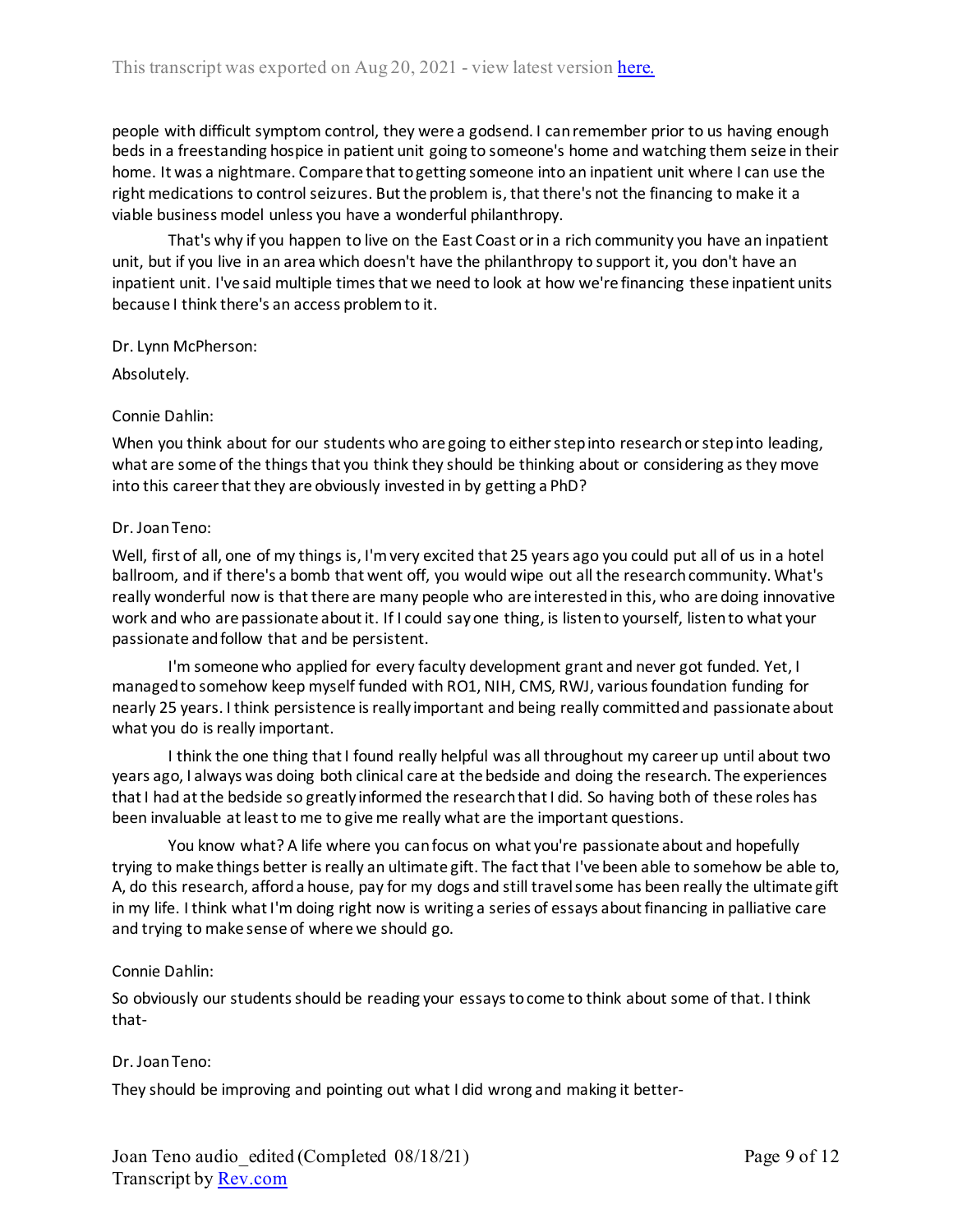Connie Dahlin: All right. Well, [crosstalk 00:41:52].

# Dr. Joan Teno:

Because I'm sure there's are some things I've gotten wrong. I think that's what's so important is that we never lose the sense of questioning things. I'll give a little shout out to New York Times. I've always wondered why the goal was at 10,000 steps a day.

Connie Dahlin:

Oh, yeah.

### Dr. Joan Teno:

The whole reason for the 10,000 steps was the person who made the pedometer in Japan called it a 10,000 step pedometer. It wasn't based on research. It was only based on a marketing ploy.

#### Connie Dahlin:

I saw that.

#### Dr. Joan Teno:

It turns out that some research is 5,000 to 6,000 steps is enough. I think all throughout my career there have been so many things that we've done in medicine because that's why they did it. I during medical school worked as a nurse's aide in CCU. We put all those patients to bed rest. No one would even think of that now. I think question, don't just accept that what you've been told is right, but really think about questioning things and being open to exploring alternative hypotheses and be open to asking these really difficult questions. It's hard to ask questions when everybody says, but, whoa, it's 10,000 steps. Everybody says it's 10,000 steps.

I think you need to really if you do research you have to be open to accepting or rejecting a null hypothesis.

#### Dr. Lynn McPherson:

You mean the cereal companies may be wrong when they say breakfast is the most important meal of the day?

Dr. Joan Teno:

Let me get in trouble with another constituency.

#### Connie Dahlin:

I think also you make a point. I think in the process of Lynn and I doing all these interviews, we've sort of had a sense of what people did and kind of balancing and just trying to get things established. Now we're in such a place of, okay, what do we kind of take as this is kind of prestandard and what do we continue to question. We have this whole new generation that as you know has very much different technology, different views, and I think they do need to question.

I think the other part that drives me personally crazy is, and you kind of hinted at it, we are in a very challenging time to change because if you look at a lot of things, particularly in academic medical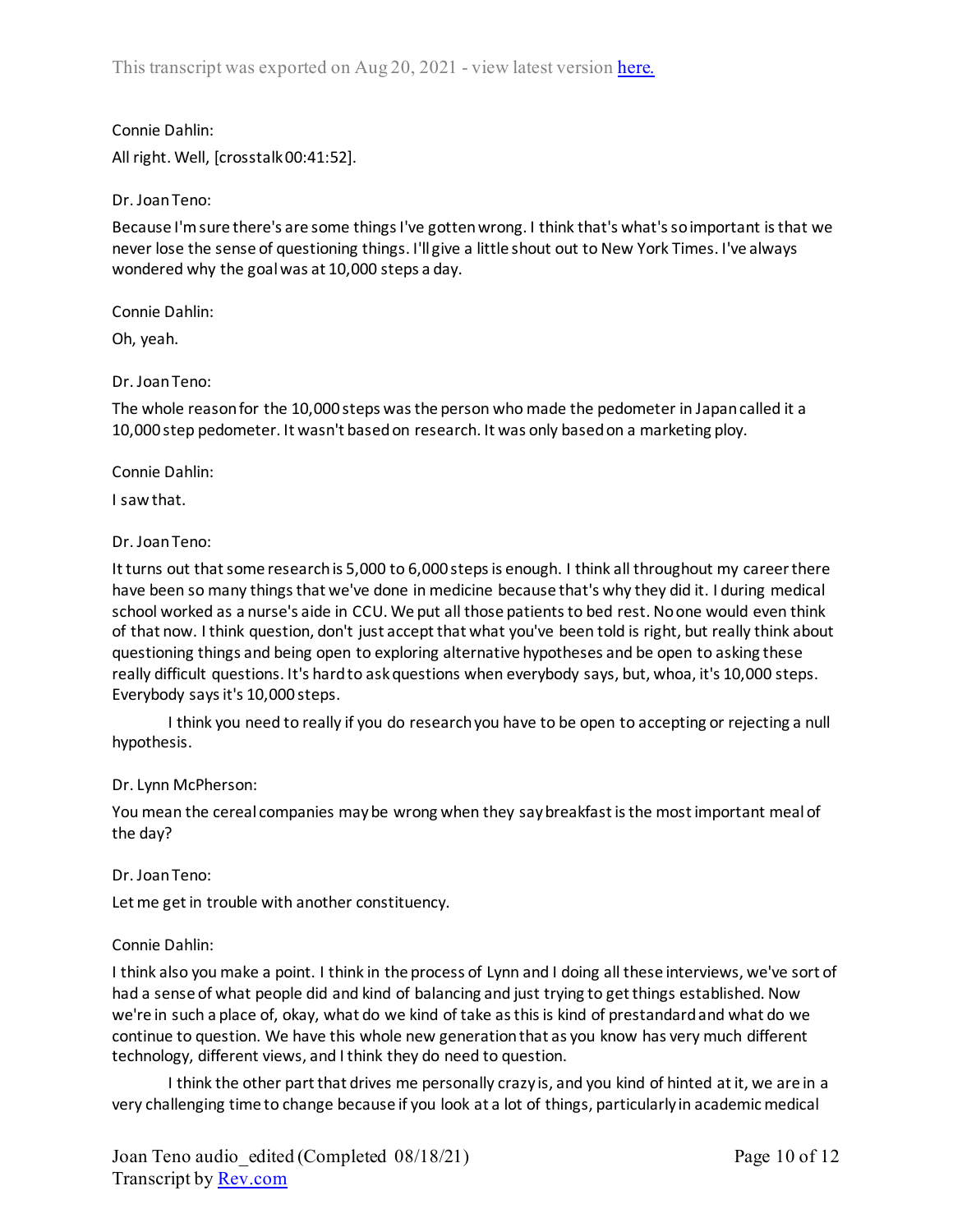centers, when you try to change something, they're like, well, this is the way we've always done it. It's like, okay, but that's not working. How do we change this? So it's not only the mindset of everybody but saying this newer generation that is going to question.

I think the other part is as you named it, I think probably over the past 40 years those of us who were in hospice and palliative care have sort of assumed that there is, and you mentioned this, this compassionate doing it because it's the right moral thing, that all of the palliative people involved in palliative care come from that. I would say that I have learned over the past year in COVID doing a lot of things that we are not all earthy, crunchy that. I think for me personally, for some people, they're like, oh, my goodness, I didn't realize that and what were you thinking.

That also is almost a contradiction to this palliative care is doing the right thing and being compassionate to know that we have a subset that may not have the beliefs of equality or not making money.

### Dr. Joan Teno:

There's something about the dichotomy of someone who is a hospice CEO affording a private jet and staffing not being right. You have to decide where you're going to draw your own line, but I find something really abhorrent on someone making 30 to 35 million dollars by starting a for profit company for hospice and selling stock. That just doesn't seem to me the right set of values that I personally want to live by.

### Dr. Lynn McPherson:

Well, thank you so much. This has been amazing. You're a lovely person. Thank you for taking the time to talk with us.

# Dr. Joan Teno:

By the way, your dog is better than my dog. I have one of them who was squeaking here, so I had to take his squeaker from him to prevent him from squeaking. Your dog all throughout there has been in the background totally asleep. Where can I get one of those?

#### Dr. Lynn McPherson:

We had company. We had my daughters two dogs for a week, so she's exhausted.

#### Connie Dahlin:

Also, she's been bored. We've done so many interviews. She kind of knows, okay, here they go again. Anyway, thank you so much. We really appreciate it. I know our students will really appreciate some of the thoughts that you've given for them to think about their research and kind of working and we are in kind of this crossroads of care of next steps. Lynn, any other-

#### Dr. Joan Teno:

Thank you for your time. I really appreciate it.

#### Dr. Lynn McPherson:

Thank you. Good luck with the doggies and your travel. Thanks so much.